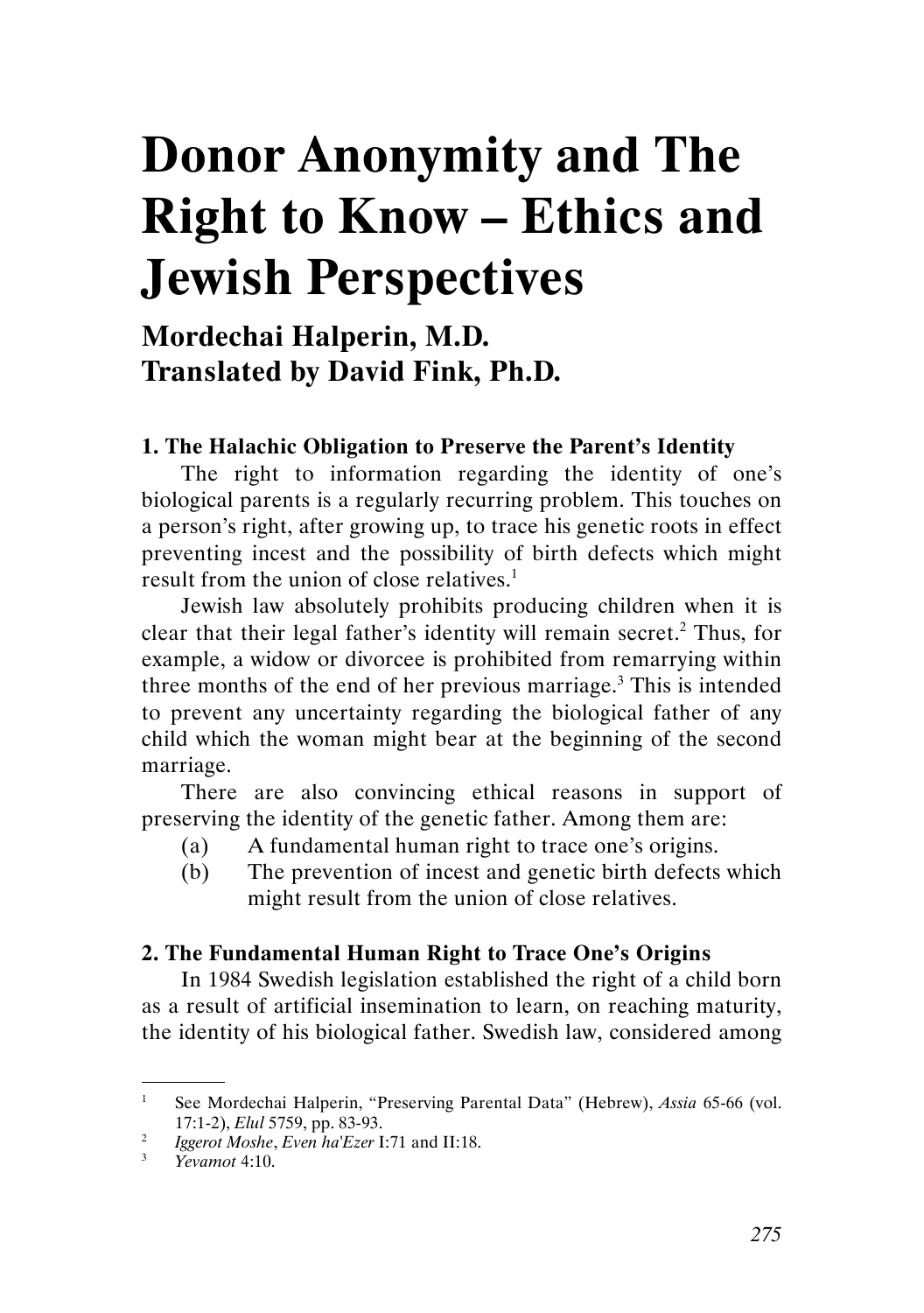the most advanced in the Western world, recognizes the unreasonableness of irreversible separation between a person and his biological roots.<sup>4</sup> So this fundamental human right is preserved in Sweden as any adult person, whether naturally conceived or born of donated sperm, can reveal his genetic father.

This clear position underlying the Swedish law declares that "neither of these interests [of the adoptive parents and the natural parents] seems strong to deny a person essential knowledge about his own identity should he wish to have it. There can be few personal rights more fundamental than the right to know one's parentage."<sup>5</sup>

There are negative psycho-social ramifications to not knowing the identity of one's parents. More and more adopted children are expending efforts to trace their biological parents in order to complete their sense of personal identity.<sup>6</sup> One clinical study points to emotional tension observed in adopted children, resulting from the absence of clinical genetic data regarding their biological parents.<sup>7</sup> Other studies also point to medical damage resulting from not knowing one's biological parents.

It seems that even without these studies we would fundamentally conclude that the essential human need to build an individual identity includes the right to know one's genetic parents even in the absence of any potential medical damage, for in the absence of information identifying one's parents, no one can

<sup>4</sup> See Act (1984:1140) on Insemination; Regulation and General Recommendation – of 27 March 1987 – of the National Board of Health and Welfare on Insemination. This legislation was based on the recommendations of a governmental commission which evaluated the rights of newborn children who were conceived by medical intervention. The commission determined in 1983 that there is a clear parallel between the fundamental rights of adopted children and those born of donated sperm.

<sup>5</sup> Eekelaar John, Family Law and Social Policy (London, F. B. Rothman & Co., 1978), 272-273. (first ed.: 1978; second ed.: June, 1984. Quoted by Pinchas Shifman, Dinei ha-Mishpacha be-Yisrael (Jerusalem, Heb. U. Law Fac., Sacher Institute for Legislation and Comparative Law, 1989; vol. 2, p. 62, note 9; p. 114, note 50).

<sup>6</sup> P. Turnpenny, "Introduction", in P. Turnpenny (ed.), Secrets in the Genes: Adoption, Inheritance and Genetic Disease (London: British Agencies for Adoption and Fostering, 1995), pp. 1-8.

<sup>7</sup> See S. Michie & T. Martteau, "Knowing Too Much or Knowing Too Little: Psychological Questions Raised for the Adoption Process by Genetic Testing", in P. Turnpenny (ed.), Secrets in the Genes: Adoption, Inheritance and Genetic Disease, pp. 166-175.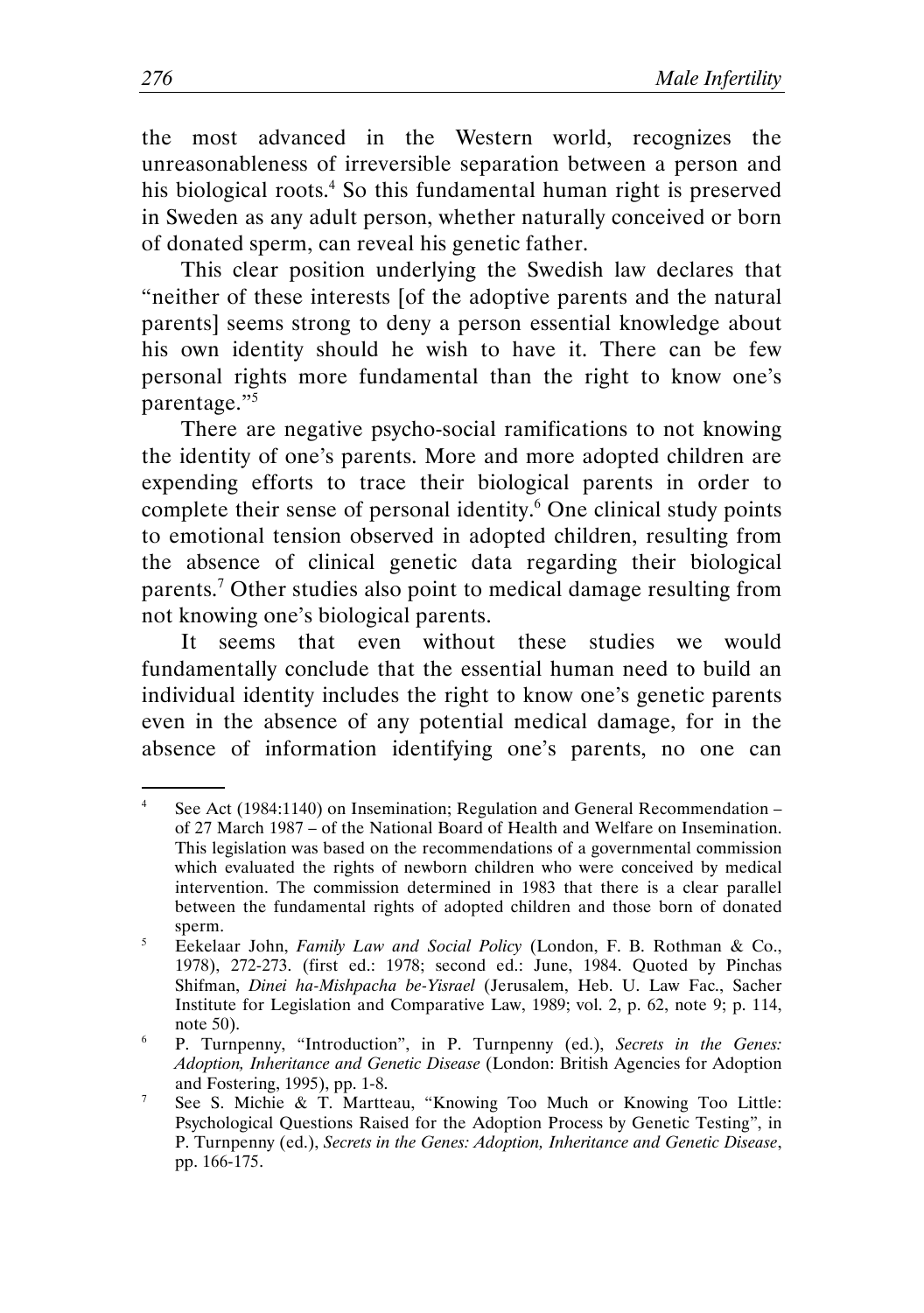complete his self identity. So a fundamental human right in enlightened society would be abrogated.

Thus, new regulations were instituted in England regarding providing information on donors of sperm, eggs and fetuses, which became valid on 1 July 2004. These regulations differentiate between information received from a donor before April 2005 and that received afterward. Regarding information received from a donor before April 2005 that is held by the Human Fertilization and Embryology Authority (HFEA): HFEA must provide information on the donor following a request presented by a person born through donation of sperm/egg/fetus, who has reached 18, without providing information that might reveal the identity of the donor. Regarding information received from April 2005, the Authority will also provide, on request, details on the identity of the donor, such as surname and first name of donor; donor's date and place of birth, a physical description of the donor and his last known address.<sup>8</sup>

Claims to the contrary, supporting sperm donor's anonymity despite the damage done to their offspring, generally rely on the donor's right to privacy. The donor's right to privacy can indeed be weighted against the more fundamental right of the offspring to preserve his identity.<sup>9</sup> The offspring's right is of course more fundamental.<sup>10</sup> Indeed, the Swedish experience demonstrates that it is possible to establish a set of normative laws which prevents conflict between these two rights: Prior to the donation, the donor is made aware of the offspring's legal rights. His agreement to donate under the framework of the law thus constitutes his willing agreement to have his identity revealed in the future. The Swedish experiment demonstrates that a set of normative laws can preserve

<sup>8</sup> Human Fertilization and Embryology Authority (Disclosure of Donor Information) Regulations 2004, on the official British legislation site: http://www.hmso.Government.uk/acts.htm, date of entry: 16 February 2005, quoted by N. Mei-Ami, "Sperm Donation in Israel", JME Vol. V, No. 2 June 2006, pp. 14- 25; reprinted in this volume pp. 258-274.

<sup>9</sup> For a relevant discussion of personal identity and bibliography, see Barbara B. Woodhouse, "Are You My Mother: Conceptualizing Children's Identity Rights in Transracial Adoptions", Duke J. Gender L. & Policy (1995), p. 107.

 <sup>(</sup>http:www.law.duke.edu/journals/djglp/djgv2a7.htm) M. Shamgar, The Chief Justice of the Israeli Supreme Court, Case 5942/92, John Doe *vs.* Jane Doe *et al. Court Reporter*, vol. 84, pt. 3, 1994, pp. 839-846, sect. 7c and the summary in sect. 8.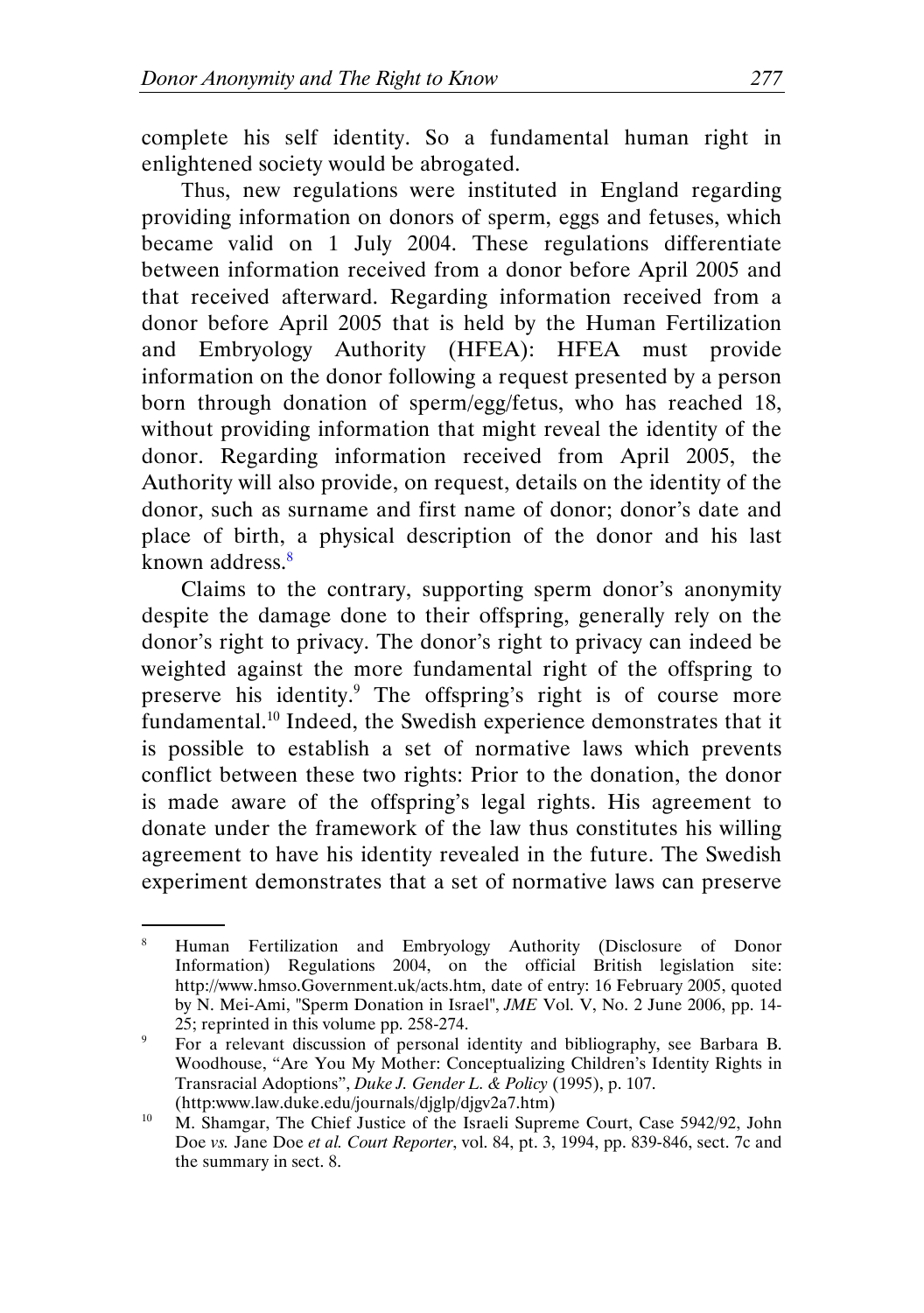the right of the offspring to identify biological parents without lessening the willingness of the donor to donate although the donors' socioeconomic profile might indeed be effected.

In the State of Israel, the Aloni Commission at first proposed in its interim report that this universal right should be preserved in Israel as well. According to this, any child conceived of donated sperm should have the right, upon attaining maturity and after receiving appropriate guidance, to learn the identity of his biological origins. Further, this right to knowledge would not impose any legal obligations on the donor. This suggestion was indeed more limited than the liberal Swedish approach and called for establishing the right of the offspring to unconditionally receive non-identifying information regarding his biological parents. Receipt of identifying information was to be dependent on the consent of the biological parent.

Acknowledging this right of the offspring requires a registration system encompassing both the identity of genetic parents and the identity of the legal parents who raised the child. The Aloni Commission even indicated that such arrangements are already mandated by legislation in England and in Australia.<sup>11</sup>

After publication of the Aloni Commission's interim report, two gynecologists appeared before the Commission and informed it that the Swedish law lead to a significant decrease in sperm donation. They did not provide the Commission with any details regarding the degree of this decrease. Nor did they provide any data regarding changes in the characteristics of the donors or the ramifications of financial compensation paid to the donors. The common claim that granting a future right to receive information regarding the donor's identity would lead to a drastic decrease in

<sup>&</sup>lt;sup>11</sup> The Aloni Commission Report, sect. 4.4, p. 25, reprinted in *Asufat Maamarim liqrat* ha-Kinnus ha-Beinleumi ha-sheini le-Refuah Etika ve-Halacha (Schlesinger Institute, Jerusalem, 1996), p. 152. For the Aloni Commission interim report see: Assia 65-66 (Elul, 5759), pp. 94-111. For background regarding the Aloni Commission, see ibid., pp. 83-84.

For an international comparison of legislation on Donor Anonymity, see Third Party Assisted Conception Across Cuktures, E. Blyth and R. Landau eds., Jessica Kingsley Publishers, London, 2004; N. Mei-Ami, "Sperm Donation in Israel", JME Vol. V, No. 2 June 2006, pp. 14-25; reprinted in this volume pp. 258-274.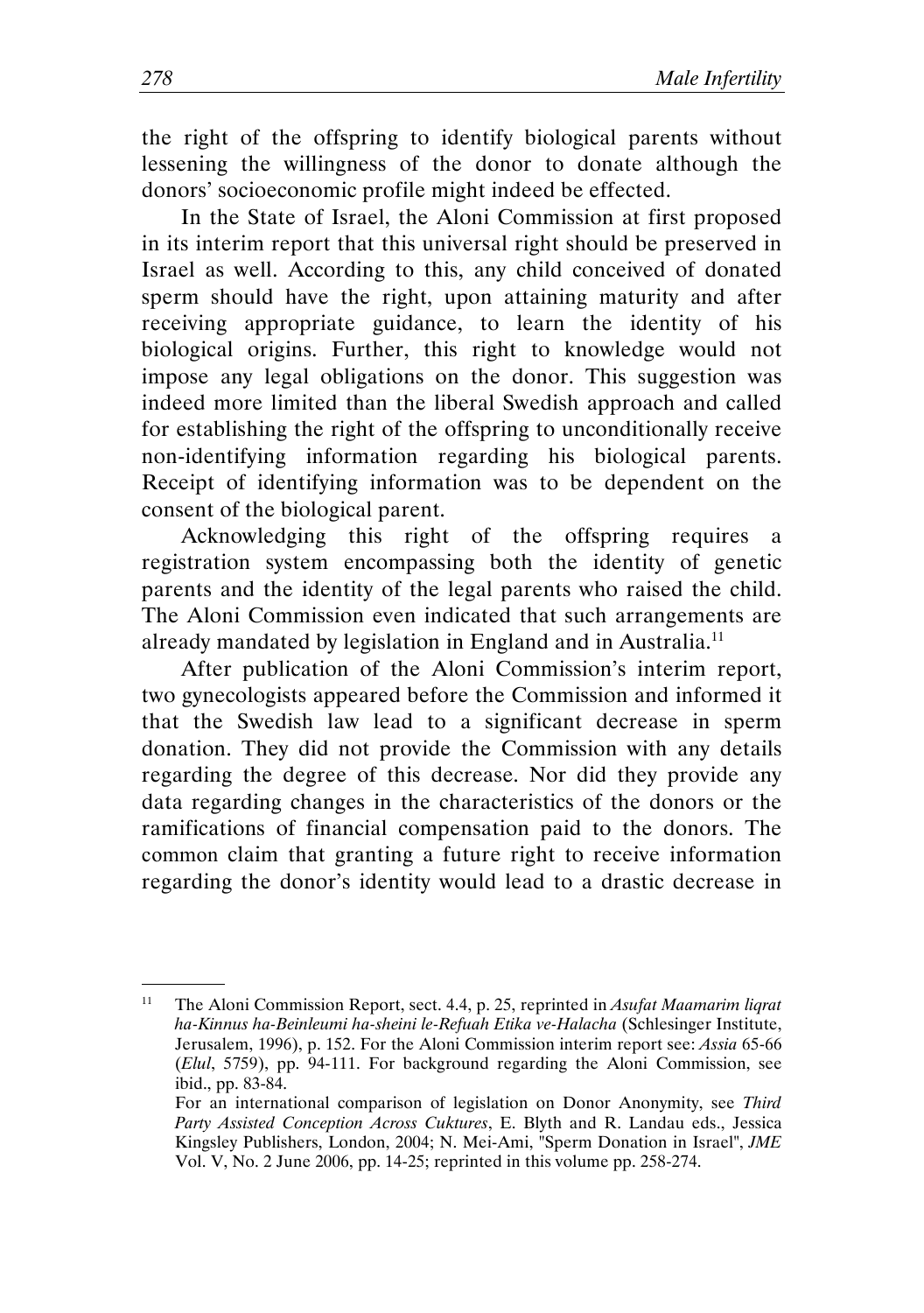the number of potential donors remained unsupported by any documentary evidence.<sup>12</sup>

In order to clarify the matter in a more definitive manner, I met with Prof. Lars (Lasse) Dencik<sup>13</sup> in Copenhagen in January, 1996. Prof. Dencik was involved in the debate and the recommendations prior to the Swedish legislation. According to him, reports disseminated around the world regarding the situation in Sweden were simply incorrect. In fact, there was no decrease in available donors. The one change which did occur involved the donors' socioeconomic profile. Instead of young, poor donors who donated sperm for financial compensation, donors after the passing of the new law were older, financially better off and more responsible because they were not concerned with producing another offspring who might, upon attaining maturity, track them down. In effect, there was no decrease in the number of donors and there were no new difficulties in finding donors after the passing of the new law.

We are left with the impression that the uncalled for conclusion that Sweden suffered a decrease in sperm donation was disseminated by certain parties wishing to block liberal tendencies which would protect the right of offspring to track down their roots and to maintain the status quo ante according to which finding one's genetic father was purposely rendered impossible.

In fact, the strongest reason to maintain the status quo is the operational convenience of the fertility clinics. Strict adherence to the law regarding the preservation of adoption information and the maintenance of an orderly, regulated adoption register would surely be highly inconvenient for the clinics which, without legislation mandating such a register, operate without the need to keep such records.<sup>14</sup>

<sup>&</sup>lt;sup>12</sup> Schifman, ibid. (n. 5), p. 152, note 52; the Chief Justice, Meir Shamgar, "Sugiyot be-Noseh Hafrayya ve-Leidah", Ha-Praqlit 39, 21-43, barely agreeing to anonymity only on the basis of an estimation (mistaken, as the Swedish experience has proven) that the absence of anonymity "will in the majority of cases put an end to sperm donation thereby preventing fertilization in many cases," p. 39 in Ha-Praqlit.

<sup>&</sup>lt;sup>13</sup> Director of the Program for Comparative Research at the "Centre for Childhood and Family Research" at the Roskilde Universitetscenter, Denmark.

<sup>&</sup>lt;sup>14</sup> "In recent years social workers and others in the field of mental health have been encouraging openness within non-biological families, unlike the conspiracy of silence and secrecy which was the rule in the past. In the light of experience, primarily in the area of adoption, it has become clear that suppressing information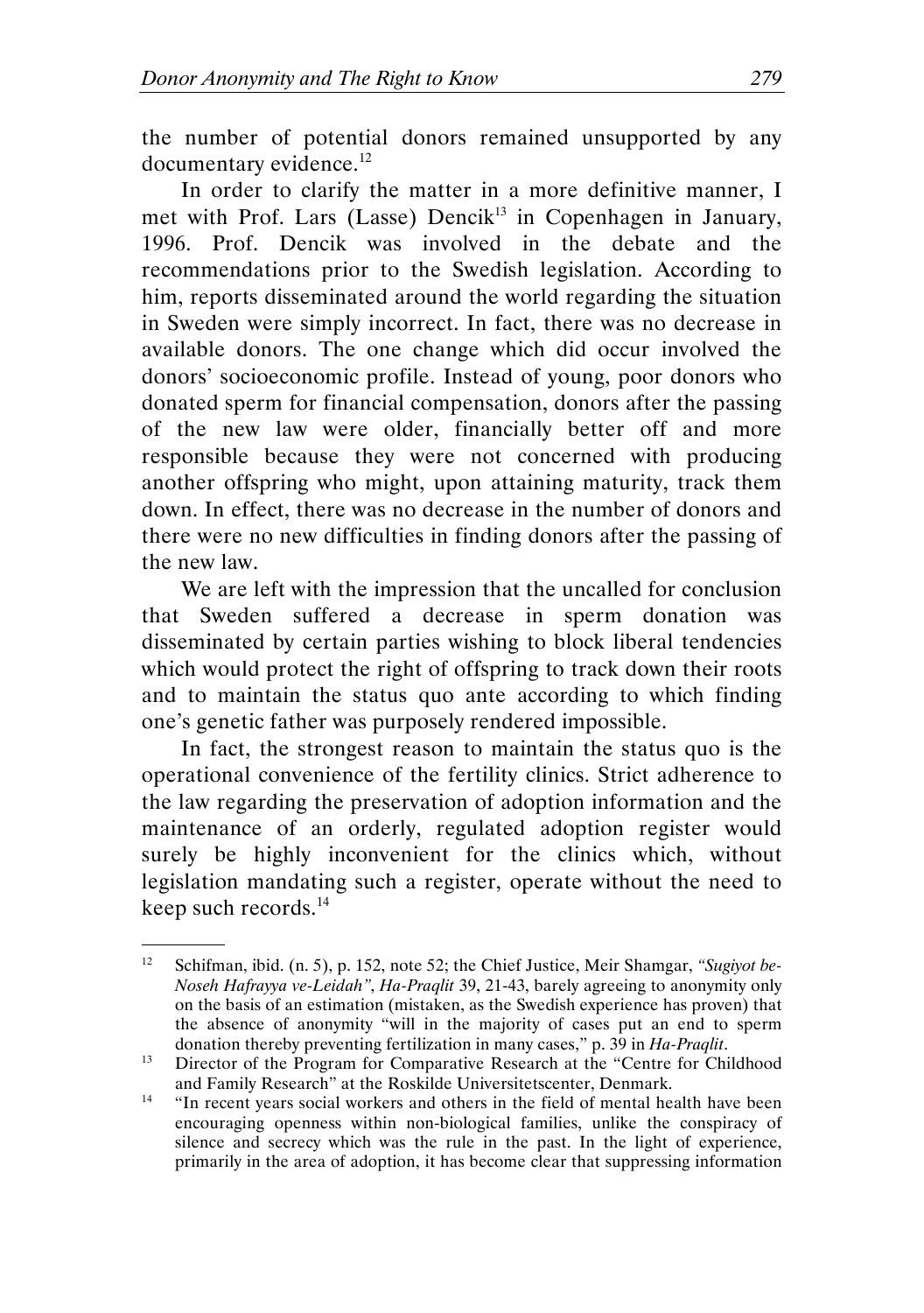Those who wish to deny the offspring's right to knowledge regarding his biological parents claim that adoption cannot be used as a model because in cases of adoption there is greater risk of the offspring's discovering the fact of adoption from his peers even if his parents try to maintain the secret. In such a case the offspring will perceive the fact of adoption as a double betrayal encompassing both his birth parents who appear not to have wanted him and his adoptive parents who hid the facts from him. In medically assisted fertility cases, on the other hand, the chances of maintaining secrecy are much greater and revealing the facts would entail no element rejection or abandonment.

In my opinion, these claims are baseless. These are my reasons:

- 1. The fundamental human right to know one's biological parents is in no way dependent on the possibility or impossibility of maintaining secrecy. We are speaking about a fundamental human right which is unconditional, as understood by the Swedish legislature.
- 2. In modern times it is impossible to hide from a child the fact that he is the product of medically assisted fertilization

regarding the circumstances of a birth entails a certain denial of the uniqueness of familiar relationships and is liable to adversely effect the child's emotional development. Further, the right of adopted children, upon reaching maturity, to find their biological origins is today recognized. Among other reasons this is because of the fundamental need to complete an independent identity" (from the Interim Report [Assia 65-66, pp. 94-111], ch. 2:3).

Indeed, "on this matter the interests of the adoptive parents and the natural parents seem to coincide in opposition to those of the adopted person… But neither of these interests seems strong to deny a person essential knowledge about his own identity should he wish to have it. There can be few personal rights more fundamental than the right to know one's parentage." as has already been made clear in Eekelaar John, Family Law and Social Policy, London, F. B. Rothman & Co., 1978, 272-273, (2nd ed. 1984).

A proper register is required in order to guarantee this right. The Israeli Law of Adoption (originating in the year 1960) was among the first in the world to establish the government's obligation to maintain an adoption register, granting the adopted child the right of access to the register upon reaching the age of eighteen. According to Israeli Marriage and Divorce Law, which prohibits sibling incest, the registrar of marriages is also entitled to examine the adoption register in order to verify that the proposed marriage suffers no impediment of incest. This liberal approach of Israeli law, recognizing the right to trace one's biological roots, is accepted today in many enlightened states. The right of the adopted child to trace his roots upon attaining majority was almost unique in Israeli law when first legislated in 1960, as only Scotland and Finland has similar laws at that time (Shifman, ibid. note 5). In the course of the years, more western nations have recognized the human right to trace one's roots.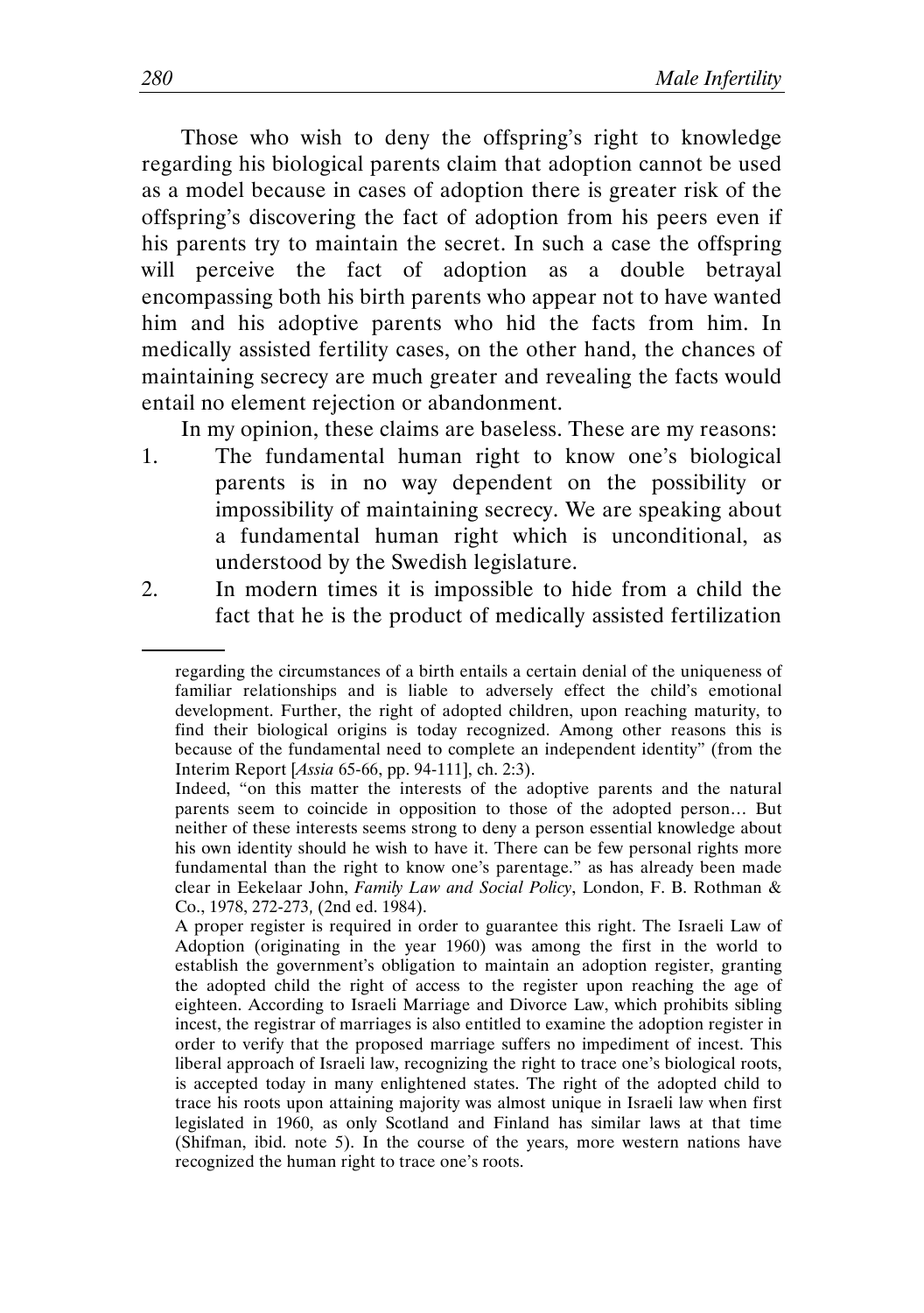with donated sperm even if the procedure were conducted in the utmost secrecy. The reason for this is simple: HLA and DNA testing is quite common and definitively shows that the offspring is the product of donated sperm.<sup>15</sup> Discovery of this fact after it had been hidden for many years would certainly not contribute to a person's mental health.

It is similarly claimed that after more than forty years of experience in sperm donation there is no verifiable evidence that offspring have any emotional need to know who their biological parents are despite clear indications that adopted children do have such a need.

This claim too, which is based on the absence of evidence, cannot subvert the fundamental human right to know who one's biological parents are. Remember too that forty years ago similar claims were heard in opposing granting adopted children this right. Then too "there was no verifiable evidence that children have a need to know." Only in the course of time has this need become apparent, as is codified in Israeli law, one of the most advanced in the Western world, and as has recently been legislated in other liberal countries.

The fundamental human right to know who one's biological parents are was acknowledged in 1989 in the official United Nations "Convention on the Rights of the Child."<sup>16</sup> This Convention recognized the child's rights to maintain its identity and familial lineage. It follows that the change accepted by the majority of the Aloni Commission<sup>17</sup> does not accord with the International Convention of 1989.

The will of a human minor to know its origin "in order to maintain its human, familial and property rights" was recognized as a fundamental right by the Supreme Court as well in 1994. The

<sup>&</sup>lt;sup>15</sup> Such testing is becoming more and more common for various medical purposes. With the completion of the Human Genome Project, genome mapping will almost surely become routine. See M. Halperin, Human Genome Mapping: a Jewish Perspective, JME III, vol. 2, pp. 30-33 (1998); reprinted in JME Book vol. I (Jerusalem: Schlesinger Institute, 2004), pp. 233-239.

<sup>&</sup>lt;sup>16</sup> See United Nation Convention on the Rights of the Child, art. 8, Nov. 20, 1989, I.L.M. 1448, 1456.

<sup>&</sup>lt;sup>17</sup> Report of the Aloni Commission, ch. 4, Registration.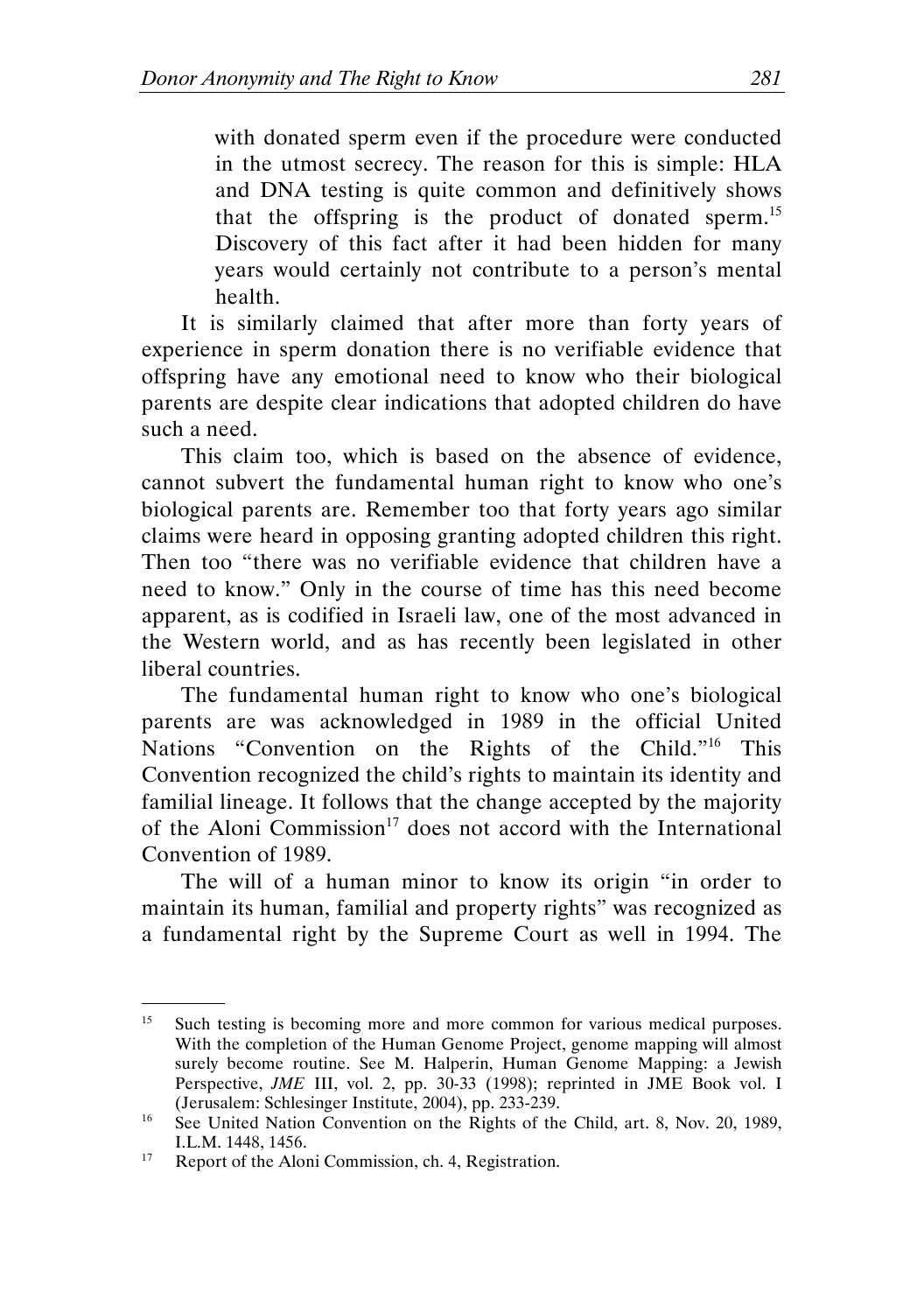Chief Justice of the Supreme Court of Israel, M. Shamgar, expressed the majority view of the Court:

"A Minor enjoys the right to human dignity. Among other things, he is privileged, for the sake of maintaining personal human dignity and for the sake of guaranteeing his legal rights according to his personal law and the laws of property rights, to reject categorization as childrenwithout-known-fathers. Rather, he may demand to know who his father is… Further, proper regard to the benefit of the child is one expression of human dignity…

The minor's objection to anonymity is reasonable and accepted. There are those who claim that man's superiority over animals consists, among other things, in man's knowledge of his origin. This means that the right to know one's immediate origins is part of our charge in guaranteeing human dignity.

…In balancing these rights, the minor's right prevails as he is liable to remain entirely devoid of the right to dignity and benefit and to be seriously damaged in his human personal and property rights if someone else's right "not to be known" is allowed to prevent or even prohibit a reasonable decision by the court of jurisdiction which is responsible for balancing between the benefit of the plaintiff and that of the minor."<sup>18</sup>

### 3. Preventing Incest and Congenital Defects resulting from the Union of Close Relatives

The Aloni Commission also considered the possibility of using a register in order to prevent incest. From a biological point of view there is no doubt that the offspring's genetic characteristics are inherited from its biological parents. Similarly, it is known that the union of biological siblings greatly increases the incidence of serious birth defects in their offspring. Such offspring are "highly exposed to illness and death".<sup>19</sup> Although our concern here is with

<sup>&</sup>lt;sup>18</sup> Case 5942/92, John Doe *vs.* Jane Doe *et al., Court Reporter*, vol. 84, pt. 3, 1994, pp. 839-846, sect. 7c and the summary in sect. 8.

<sup>&</sup>lt;sup>19</sup> 17-38% mental retardation, 37-69% congenital defects, 10-23% neonatal death. See A. Pinhas-Hamiel and B. Richman, "Incest – The Sin of the Fathers upon the Children", HaRefuah 121 (Oct., 1991), pp. 252-253.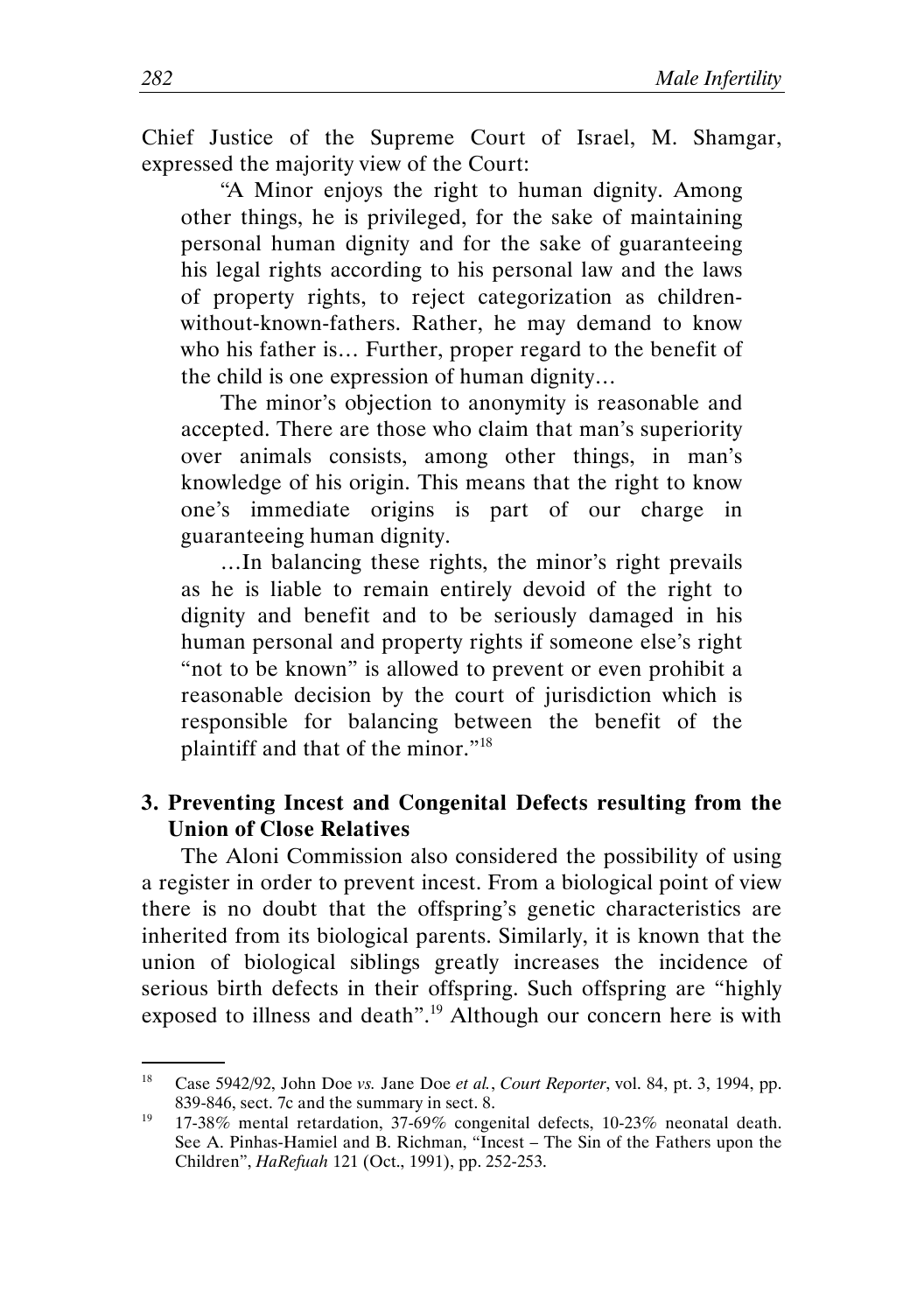marriage of paternal siblings with no maternal relationship and although the risk of severe birth defects is smaller in such cases than in full siblings, genetic calculations show that the risk is still rather high. This fact as well supports keeping a record of the genetic father in order to avoid incest and the union of genetic siblings.

Some people feared that allowing the civil registry office full access to a person's data, as is the case with adopted children seeking a marriage license, might adversely and unnecessarily effect the fundamental right to privacy. Therefore, as a compromise, the Aloni Commission agreed in its interim report to limit the right to access so as not to adversely effect the principle of privacy, while simultaneously preventing incest. The solution agreed upon in the Commission's report included the right of access to computerized information which would cross match the data of couples seeking a marriage license and either verify or reject any genetic relationship. The computerized report would not provide any additional information in cases where there is no genetic impediment to marriage.

In order to avoid stigmatizing children born as a result of medical fertilization, the interim report agreed to include children not born through medical fertilization in the register as well. The central register, according to this proposal, would be intended to identify any and all cases of inappropriate genetic correlation between candidates for marriage.

After publication of the interim report, the Aloni Commission heard further opposition to maintaining the child's right of determining, upon attaining majority, his biological origin. Some claimed that the probability of incestuous marriage as a result of artificial insemination is no greater than the existing risk of incestuous marriage in the general population, where adulterous unions could have the same result. No factual support could be brought to support this claim.<sup>20</sup> Indeed, even according to this

 $20$  Analysis of Israeli data indicates a significant likelihood of random mating between genetic siblings. This takes into account the fact that every young person in his or her 20s meets thousands of other youths from the same age group. Therefore, in a small country like Israel the chance of meeting a genetic sibling is real. It is however difficult to estimate the probability that a romantic union will result from such meetings because we have no established data regarding the influence of genetic relationship upon romantic attraction between siblings who did not grow up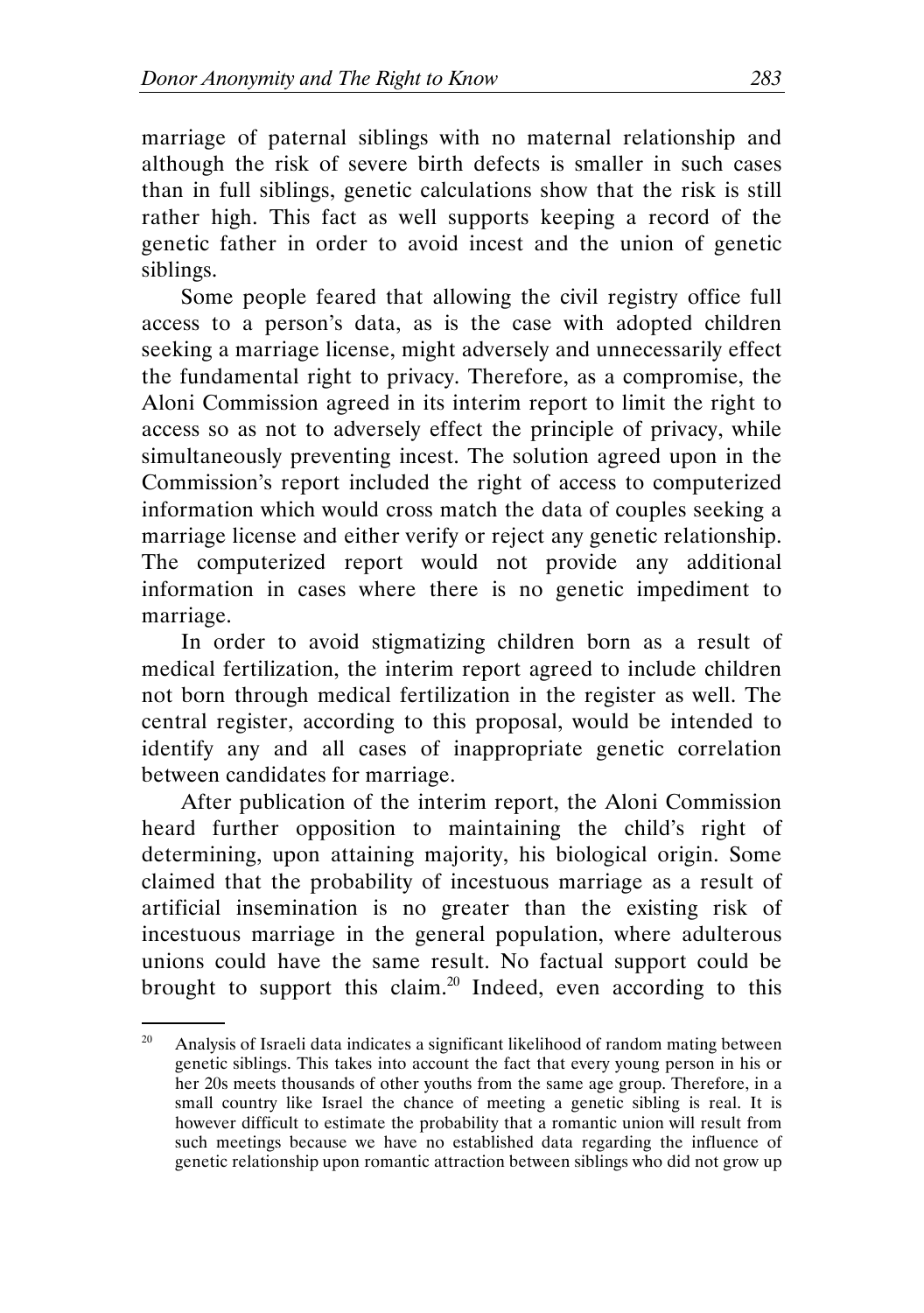claim, the risk of incestuous marriage must increase. Further, this increase is not due to personal, uncontrollable factors but rather to medical technology which can be easily monitored to prevent any breach. It seems that this claim must be rejected in the face of the offspring's right to seek its roots and society's obligation to prevent, as far as possible, incestuous marriage and preventable birth defects.

Some respondents claimed that even in the face of risk of genetic disease resulting from the relatedness of the candidates for marriage, given expected technological advances the couple can choose to undergo genetic screening, $^{21}$  thereby eliminating the risk of incest and genetic disease. In fact, it is clear that as long as such screening is not obligatory, most of the population will choose not to be tested. Thus the possibility of screening cannot be relied upon to prevent incest. It follows that this claim too does not justify a rejection of the register which is intended to prevent medical problems arising from the union of relatives.

Others claimed that we can significantly reduce the risk of incest by limiting the number of pregnancies which a single sperm donor can effectuate. Such a limitation would act to eliminate "professional" sperm donors.<sup>22</sup> This claim also must be rejected because, among other reasons, such limitation cannot be enforced without a complete central register such as exists in Great Britain. Today there already exist guidelines which limit the number of donations a single sperm donor may make. But professional conventions in Israel have shown that such guidelines are not followed and cannot be enforced.

in the same family. In all likelihood, the chances of incest are not small. Therefore, we should reject statistical calculations which do not take this data into account as well as calculations of the likelihood of siblings meeting in other, larger countries. A simple calculation demonstrates the high probability of random meeting of genetic siblings in Israel: A sperm donor can produce 100 offspring in a situation where there is no overall control, as in Israel. Assuming that the population of young people between the ages of 16 and 26 is around 500,000 (among whom the 100 offspring of the single donor are distributed), it follows that the in average one such offspring will be found in each group of 100/500,000. This means that one offspring of the donor is to be found in each random group of 5,000 young people. If we assume that an average young person meets in this period of his life around 5,000 young people of the opposite sex, the probability of random meeting with a biological sibling is almost 100%.

<sup>&</sup>lt;sup>21</sup> The Report of the Aloni Commission, ibid. sect. 4.7.<br><sup>22</sup> The Peport of the Aloni Commission, ibid.

The Report of the Aloni Commission, ibid.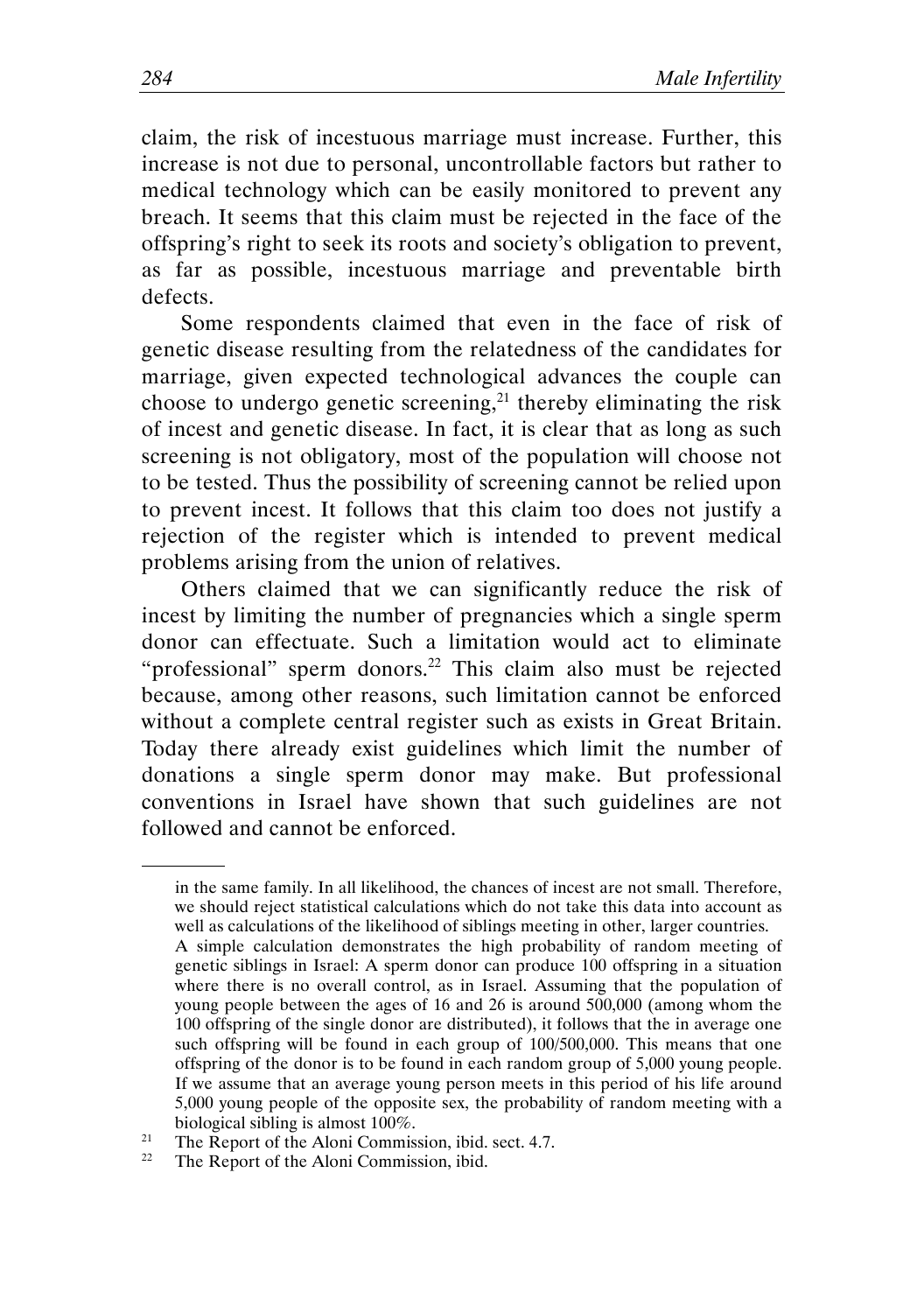Still others were concerned about the "inevitable" possibility of error in the register or in the computerized routing of the data. They were further concerned about the possibility of illicit hacking of the computerized database.<sup>23</sup>

In my opinion, these claims cannot alter the Commission's recommendation to preserve parental data because there already exist today extremely sensitive databases where any leaking would constitute a danger to national security or national economy. Nonetheless, none of these databases has experienced any leakage. Today we have very effective technological solutions to prevent the loss of sensitive data. There is every reason to assume that similar solutions will be effective for the parental database.

We can also overcome, without causing irreversible damage, the claim that errors might be made.

It is therefore clear that there is no real basis for the opinion that the damage which might result from operating a central register would exceed the benefit which would accrue in protecting the offspring's right to knowledge. Such an opinion is not based on facts or real data, but rather on subjective speculation and irrational fears.

The natural conclusion is that both on the basis of the fundamental human right to trace one's genetic origins and on the basis of public health policy intended to prevent congenital birth defects resulting from the union of family members:

- a. The right of the offspring produced as a result of sperm donation must, upon attaining maturity, have the right to know his genetic parents. This right is to be preserved through the registry system described above.
- b. The data relating to the genetic identity of the sperm donor must be held in a secure system in order to enable the offspring to realize his right to know who his father is and to identify his genetic roots. This will prevent incest as well.

 $23$  The Report of the Aloni Commission, ibid. sect. 4.8.